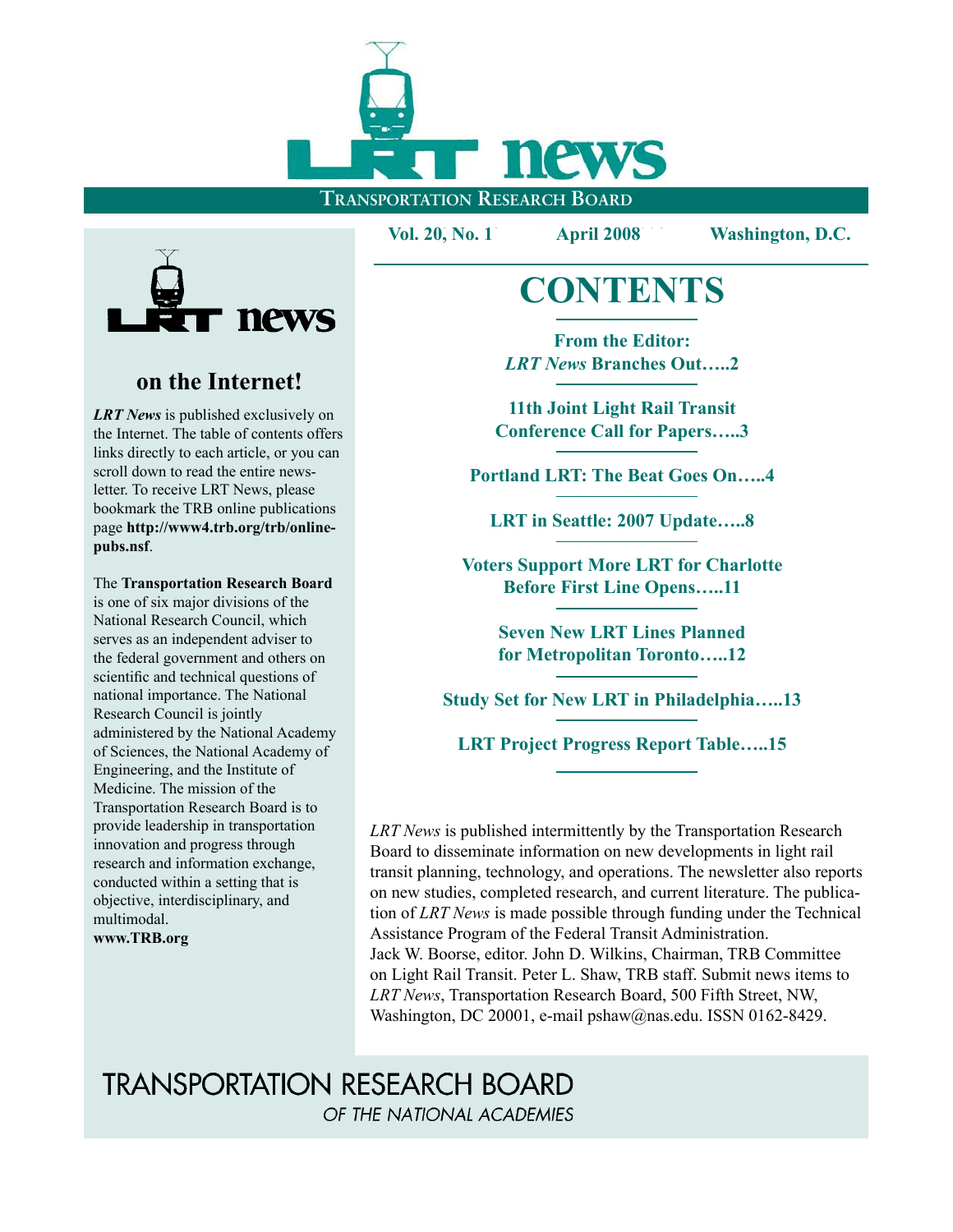<span id="page-1-0"></span>

<u>ni uit Luitvi. L</u><br>.... Deeselses C News Branches Out From the Editor: LRT

to Tampa

 $\blacklozenge$ 

11th Joint Light Rail Transit Conference [Call for Papers](#page-2-0)

Portland LRT: [The Beat Goes On](#page-3-0)

King of the Road

 $\blacklozenge$ 

LRT in Seattle: 2007 Update

 $\blacklozenge$ 

Voters Support More [LRT for Charlotte Before](#page-10-0)  [the First Line Opens](#page-10-0)

★

 $\blacklozenge$ 

[Seven New LRT](#page-11-0)  [Lines Planned for](#page-11-0)  [Metropolitan Toronto](#page-11-0)

 $\blacklozenge$ 

 $\blacklozenge$ 

[Study Set for New LRT](#page-12-0)  [in Philadelphia](#page-12-0)

 $\blacklozenge$ 

Light Rail Transit Project Progress Report Table

## **From the Editor: LRT NEWS BRANCHES OUT**

**TECO Line Connects Major City Sites for** 

LRT News has been one of the reliable "fruits" of the TRB Committee on mittee. Under the editorship of Don Eisele this newsletter has steadfastly kept to Tampa as the new Technology, included from a monochromatic, printed paper consisting of a few pages, to a present-day electronic journal with extensive articles and color graphics. As Don moves into his well-deserved retirement, it is my responsibility to continue the high standards he established, and I look forward to the challenge. Light Rail Transit's labors since it was launched during our days as a subcomcommittee members, friends, and many other readers informed, and it has

Since the first *LRT News* was published, rail transit has seen impressive growth in a number of North American metropolitan areas, and the predominant mode has been LRT. Nevertheless, some voids have been filled by other rail modes, including new, "heavy" rapid transit systems patterned after the that in profit that system of the new lines in Boston, i.e.w. for the new line began in the establish-<br>delphia. Quite recently, there has been dramatic acceleration in the establishnext with the formation of the Tampa Street Rail-<br>ment of commuter or regional railroad service. continent's pioneer subway and elevated lines in Boston, New York, and Phila-

*LRT News* will now track the progress of all passenger rail transportation in U.S. and Canadian metropolitan areas and, from time to time, will publish reports and tabular data. Most issues of *LRT News* will have a "corner," which will be devoted to one of the rail siblings of LRT. Reports of current events are welcome.

 $T \sim I \times D$ name the new system The TECO Line, although it is actually *Principal Professional Associate*  **Completely New Route** —*Jack W. Boorse, Editor Parsons Brinckerhoff Emeritus Member, TRB Committee AP075, Light Rail Transit*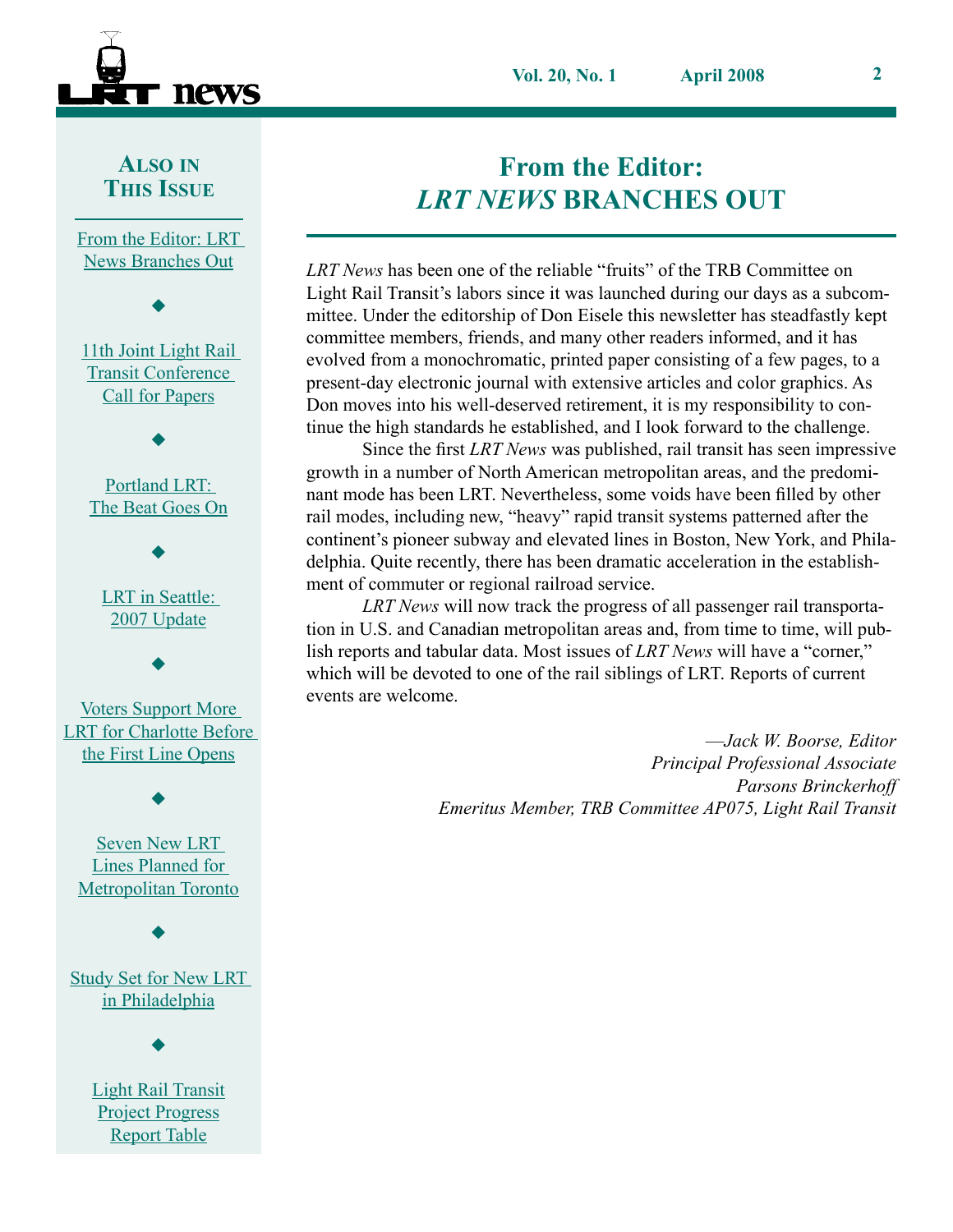<span id="page-2-0"></span>

<u>ni uit Luitvi. L</u><br>.... Deeselses C [News Branches Out](#page-1-0) [From the Editor: LRT](#page-1-0) 

to Tampa

 $\blacklozenge$ 

11th Joint Light Rail Transit Conference Call for Papers

Portland LRT: [The Beat Goes On](#page-3-0)

King of the Road

 $\blacklozenge$ 

LRT in Seattle: 2007 Update

 $\blacklozenge$ 

Voters Support More [LRT for Charlotte Before](#page-10-0)  [the First Line Opens](#page-10-0)

 $\blacklozenge$ 

★

 $\blacklozenge$ 

[Seven New LRT](#page-11-0)  [Lines Planned for](#page-11-0)  [Metropolitan Toronto](#page-11-0)

 $\blacklozenge$ 

[Study Set for New LRT](#page-12-0)  [in Philadelphia](#page-12-0)

 $\blacklozenge$ 

Light Rail Transit Project Progress Report Table

#### **CALL FOR PAPERS RETURN TO TAMPA 11th Joint Light Rail Transit Conference**

**TECO Line Connects Major Connects Major Connects Major Connects (September 2018) Tourists, Commuters, Commuters** *Mark Your Calendars!* **April 19–22, 2009**

Association (APTA) have announced that the 11th Joint Light Rail Transit Conference will be held in Los Angeles from April 19 to April 22, 2009. The Los Angeles County Metropolitan Transportation Authority will be the host system. The Transportation Research Board and the American Public Transportation

The conference planning committee, chaired by John Wilkins, New Jersey<br>Transit and rise, absired by Winsten Simmands, Dept Authority of Allachemy Fransit, and vice-enanced by winston simmones, I ordered to the expectation of the county, has issued the conference call for papers. You are invited to consider the  $\frac{1}{\sqrt{1-\frac{1}{\sqrt{1-\frac{1}{\sqrt{1-\frac{1}{\sqrt{1-\frac{1}{\sqrt{1-\frac{1}{\sqrt{1-\frac{1}{\sqrt{1-\frac{1}{\sqrt{1-\frac{1}{\sqrt{1-\frac{1}{\sqrt{1-\frac{1}{\sqrt{1-\frac{1}{\sqrt{1-\frac{1}{\sqrt{1-\frac{1}{\sqrt{1-\frac{1}{\sqrt{1-\frac{1}{\sqrt{1-\frac{1}{\sqrt{1-\frac{1}{\sqrt{1-\frac{1}{\sqrt{1-\frac{1}{\sqrt{1-\frac{1}{\sqrt{1-\frac{1}{\sqrt{1-\frac{1}{\sqrt{1-\frac{1}{\sqrt{1-\frac{1$ Transit, and vice-chaired by Winston Simmonds, Port Authority of Allegheny

- 1946 when, as happened in so many other cities, they were • Streetcar Circulators and the New Urbanism;<br> **Contract the Street of the New Urbanism**;
	- **•** Light Rail as a Tool to Improve Regional Transit Ridership;
- Light Kartlas a 1001 to improve Regional Transit Kidersinp,<br>• Controlling Capital Costs Through Design and Delivery Innovations;
- **•** Stations, Stops, and Art in Transit;
- **•** Traffic Engineering Issues and Improved LRT Performance;
- Bus Rapid Transit and LRT and the Role for Each Mode;
- Energy, Environment, and Transit: Making Systems Greener and Francisco Tampa and Hartline Energy, Efficient: Energy Efficient;
- **•• Vehicle Technology: The Next-Generation Vehicle;**
- **•** Infrastructure, Maintenance, Renewal and Refurbishment;
- **•** Improved Security; **•** Improved Security;
- Fare Enforcement and Collection and Current trends in Proof of Payment and Smart Media;
- **•** Regulations and Standards, Grade Crossings, Crashworthiness, and operated by Hartline.
	- **•** Operations, Supervision, and Service Quality;
- **•** Street Trackage Construction–Operation, and the Status of the Association–APTA Joint Effort; and American Railway Engineering and Maintenance-of-Way
- **•** Operations Planning: Doing More with Less.

nucleus of an expanded system. The current portion runs from To propose a paper for presentation and publication, please visit the fol-<br>lowing web link for additional information. lowing web link for additional information:

### passing web find for determined information.<br>[www.trb.org/conferences/2009/LRT](www.trb.org/conferences/2009/LRT. ).

For an early review of your ideas, complete the one-page web form and submit it to TRB by Friday, May 9, 2008. Papers must be 7,500 words and follow TRB procedures for peer review and publication format.

Please send all questions and inquiries to Martin Schroeder, APTA, mschroeder@apta.com, or to Pete Shaw, TRB, pshaw@nas.edu. service begins, customers are mainly tourists and cruise ship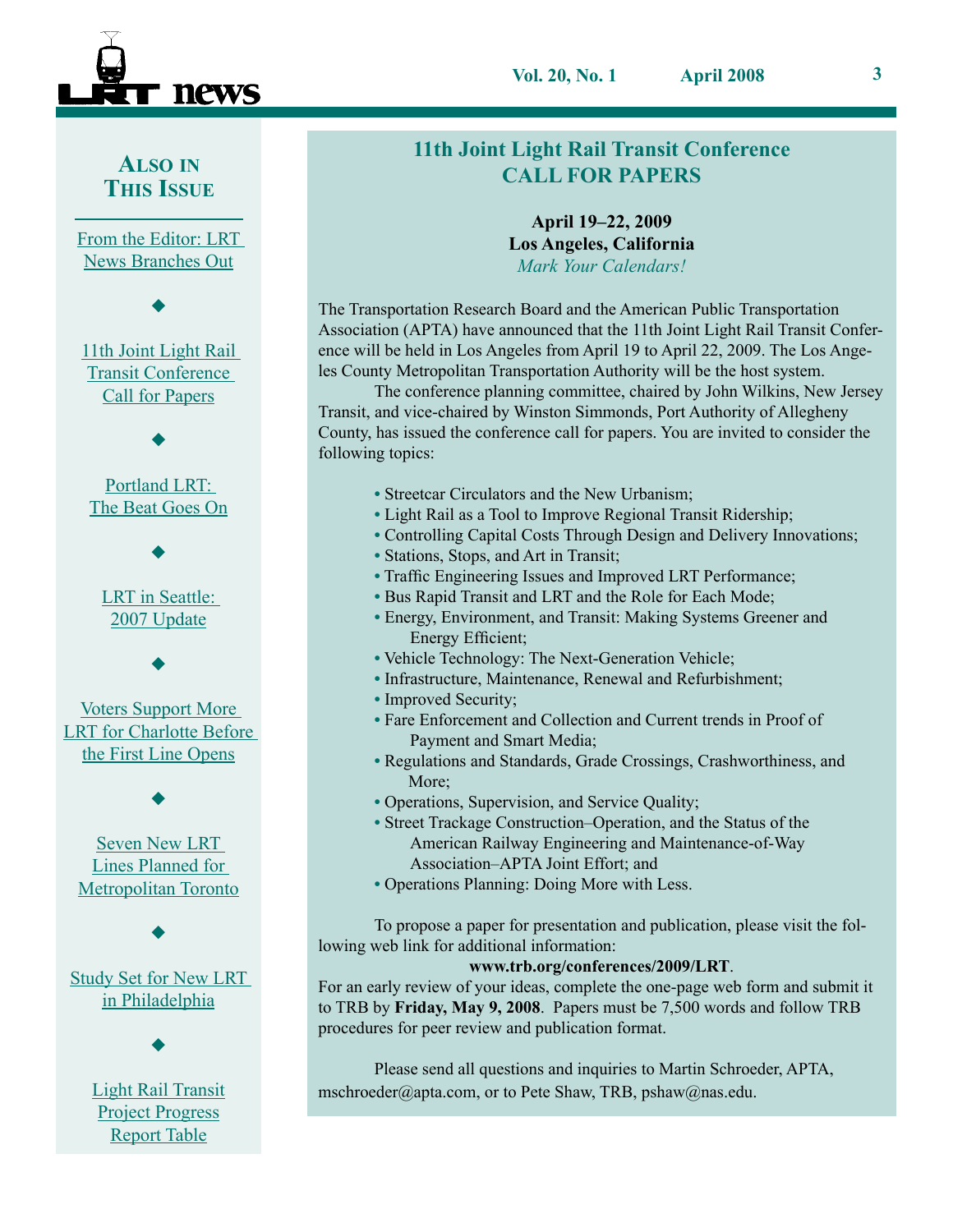<span id="page-3-0"></span>

<u>ni uit Luitvi. L</u><br>.... Deeselses C [News Branches Out](#page-1-0) [From the Editor: LRT](#page-1-0) 

to Tampa

 $\blacklozenge$ 

11th Joint Light Rail Transit Conference [Call for Papers](#page-2-0)

Portland LRT: The Beat Goes On

King of the Road

 $\blacklozenge$ 

LRT in Seattle: 2007 Update

 $\blacklozenge$ 

Voters Support More [LRT for Charlotte Before](#page-10-0)  [the First Line Opens](#page-10-0)

★

 $\blacklozenge$ 

[Seven New LRT](#page-11-0)  [Lines Planned for](#page-11-0)  [Metropolitan Toronto](#page-11-0)

 $\blacklozenge$ 

#### $\blacklozenge$

[Study Set for New LRT](#page-12-0)  [in Philadelphia](#page-12-0)

> Light Rail Transit Project Progress Report Table

 $\blacklozenge$ 

#### **NEW "CLASSIC" STREETCARS PORTLAND LRT: THE BEAT GOES ON**

Despite almost continual rain, attendees of the November 2003 TRB–APTA **TECN CONNECTS FOR A FIRE CONFERENCE AREA CONNECTS** FOR **EXPRESS** (MAX) and streetcar systems. In 2003, MAX included the 52-kilometer (32.6-mile)<br>Gresham–Portland–Hillsboro Blue line that opened in 1986 (east) and 1998 opened in 2001, when the Portland Streetcar was running on its initial 3.9-kilometer (2.4-mile) line from Portland State University (PSU) to Northwest 23rd Avenue. In the four years since, the system has continued to thrive, and it  $\alpha$  capacity load all day. It was all day. It was all day. It was all day. It was also beginning, and rid-Light Rail Transit Conference (http://trb.org/news/blurb\_detail.asp?id=2283) and streetcar systems. In 2003, MAX included the 52-kilometer (32.6-mile) (west), as well as the 9-kilometer (5.6-mile) Airport MAX Red Line that is still growing.

#### 2004. Interstate  $MAY$ **2004: Interstate MAX**

2004. Inter state MAA<br>After negative suburban votes in late-1990s referenda killed a proposed 1996 Friend in Solar calculations were in the 1996 Science and the approposed 40-kilometer (25-mile) bi-state, north–south line, local officials regrouped and identified a 9.3-kilometer (5.8-mile) portion of the route through North Portland where residents had voted strongly in favor of LRT. This extension, opened in 2004, uses the median of Interstate Avenue, a local arterial whose former highway function as U.S. Route 99 had long since been taken over by the nearby, parallel Interstate 5. This made it possible to change the cross section of Interstate Avenue from four underutilized traffic lanes, to one traffic lane in each direction and a double-track LRT median.

faile in each direction and a double-track EKT filedian.<br>Near its north end, the line vaults the Columbia Slough and bottomlands on a 1,220-meter (4,000-foot) viaduct, with a crossing-free surface and private right-of-way for the last 800 meters (half-mile) to the Multnomah County Expo Center—a large venue for meetings and trade shows. The outer two stations, Expo Center and Delta Park, also offer large park–ride lots for siphoning Interstate 5 drivers, mostly from Washington State.

operated as TriMet's Yellow line—is nearly double that of the bus line that  $(44$ -mile) MAX system is approximately 110,000—or a little over one third of the total TriMet boardings. After surveying the entire bus and LRT transit system, TriMet found that approximately 70 percent of its patrons are choice riders who have either a car available or have chosen not to own an automobile.  $\mathbb{R}$   $\mathbb{R}$   $\mathbb{R}$   $\mathbb{R}$   $\mathbb{R}$   $\mathbb{R}$   $\mathbb{R}$   $\mathbb{R}$   $\mathbb{R}$   $\mathbb{R}$   $\mathbb{R}$   $\mathbb{R}$   $\mathbb{R}$   $\mathbb{R}$   $\mathbb{R}$   $\mathbb{R}$   $\mathbb{R}$   $\mathbb{R}$   $\mathbb{R}$   $\mathbb{R}$   $\mathbb{R}$   $\mathbb{R}$   $\mathbb{R}$   $\mathbb{R}$ The MAX weekday ridership in the Interstate Avenue corridor previously served the street. Weekday ridership for the entire 71-kilometer bile.

The largest portion (74 percent) of Interstate MAX funding came from and the crucial than the communistration, in contrast to the TVO percent non-red  $22$  railroads to the case of the built 77% percent local, and 23 percent private funding package used to build Air-<br>port  $MAX$  $\mathbf{y}$ the Federal Transit Administration, in contrast to the 100 percent non-federal, port MAX.

## 2005–2007: A Streetcar Extension Every Year, and an Aerial Tram, Too!

Little by little, the Portland streetcar system keeps growing, and a new extension has opened in each of the past three years. The first of these extensions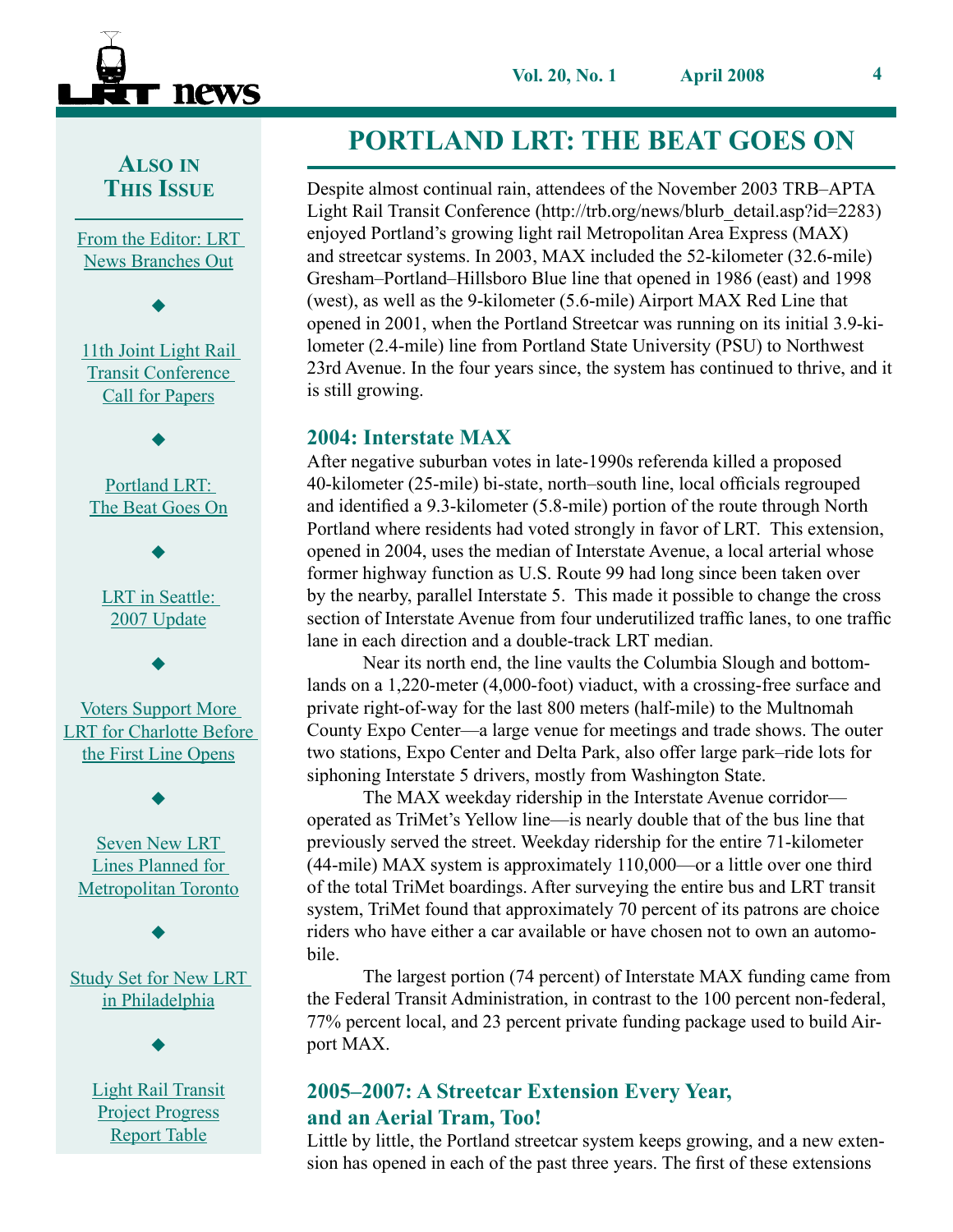



carried the line from Portland State University (PSU) to River Place—a new neighborhood that has been steadily redeveloped since the late 1980s and is now nearly built out. The 2006 (Gibbs) and 2007 (Lowell) additions carried the line through much of the South Waterfront District—Portland's latest urban "new town in town" recycling of moribund industrial acres being developed for<br>"new town in town" recycling of moribund industrial acres being developed for from testaching towers and expanded included the and research race of the Oregon Health Sciences University (OHSU). new residential towers and expanded medical treatment and research facilities

The South Waterfront's streetcar line is connected to OHSU's main campus on Marquam Hill by the Portland Aerial Tram: a \$57 million system of cable-supported gondolas that rises 152 meters (500 feet) over its 1-kilometer (3,300-foot) length (15 percent average gradient). The gondolas can reach speeds of 35 kilometers per hour (22 miles per hour) and departures from each terminal occur approximately every five minutes. Between  $5,500$  and  $6,000$ the pre-opening forecast. weekday riders are using the system—figures that are greater than predicted in

totals \$102.2 million to date, and all of the funds come from non-federal sources, with the exception of Housing and Urban Development grants totaling \$1.3 million. During the summer of 2007, streetcar ridership was approximately  $10,000$  on weekdays;  $9,400$  on Saturdays; and  $4,700$  on Sundays. Portland's streetcar investment for the initial line and three extensions

#### 2008: Beyond the Wires—Commuter Rail for Portland's Western Suburbs

In September 2008, TriMet will open the 23.6-kilometer (14.7-mile) Washington County Commuter Rail Line, linking Wilsonville, Tualatin, and Tigard with MAX and ous service at the Beaverton Transit Center. Though another MAX<br>extension might seem logical, this \$117.3-million project will be operated by EXECUSION INIGHT SECIT TOGICAL, this \$117.5-100000 project with the operated by FRA-compliant Colorado Railcar diesel multiple unit (DMU) cars, because it MAX and bus service at the Beaverton Transit Center. Though another MAX will share tracks with the Portland and Western Railroad (P&W).

**THIS ISSUE**

**ALSO IN**

<u>ni uit Luitvi. L</u><br>.... Deeselses C [News Branches Out](#page-1-0) [From the Editor: LRT](#page-1-0) 

to Tampa

 $\blacklozenge$ 

11th Joint Light Rail Transit Conference [Call for Papers](#page-2-0)

Portland LRT: [The Beat Goes On](#page-3-0)

King of the Road

 $\blacklozenge$ 

LRT in Seattle: 2007 Update

 $\blacklozenge$ 

Voters Support More [LRT for Charlotte Before](#page-10-0)  [the First Line Opens](#page-10-0)

★

 $\blacklozenge$ 

[Seven New LRT](#page-11-0)  [Lines Planned for](#page-11-0)  [Metropolitan Toronto](#page-11-0)

 $\blacklozenge$ 

[Study Set for New LRT](#page-12-0)  [in Philadelphia](#page-12-0)

 $\blacklozenge$ 

 $\blacklozenge$ 

Light Rail Transit Project Progress Report Table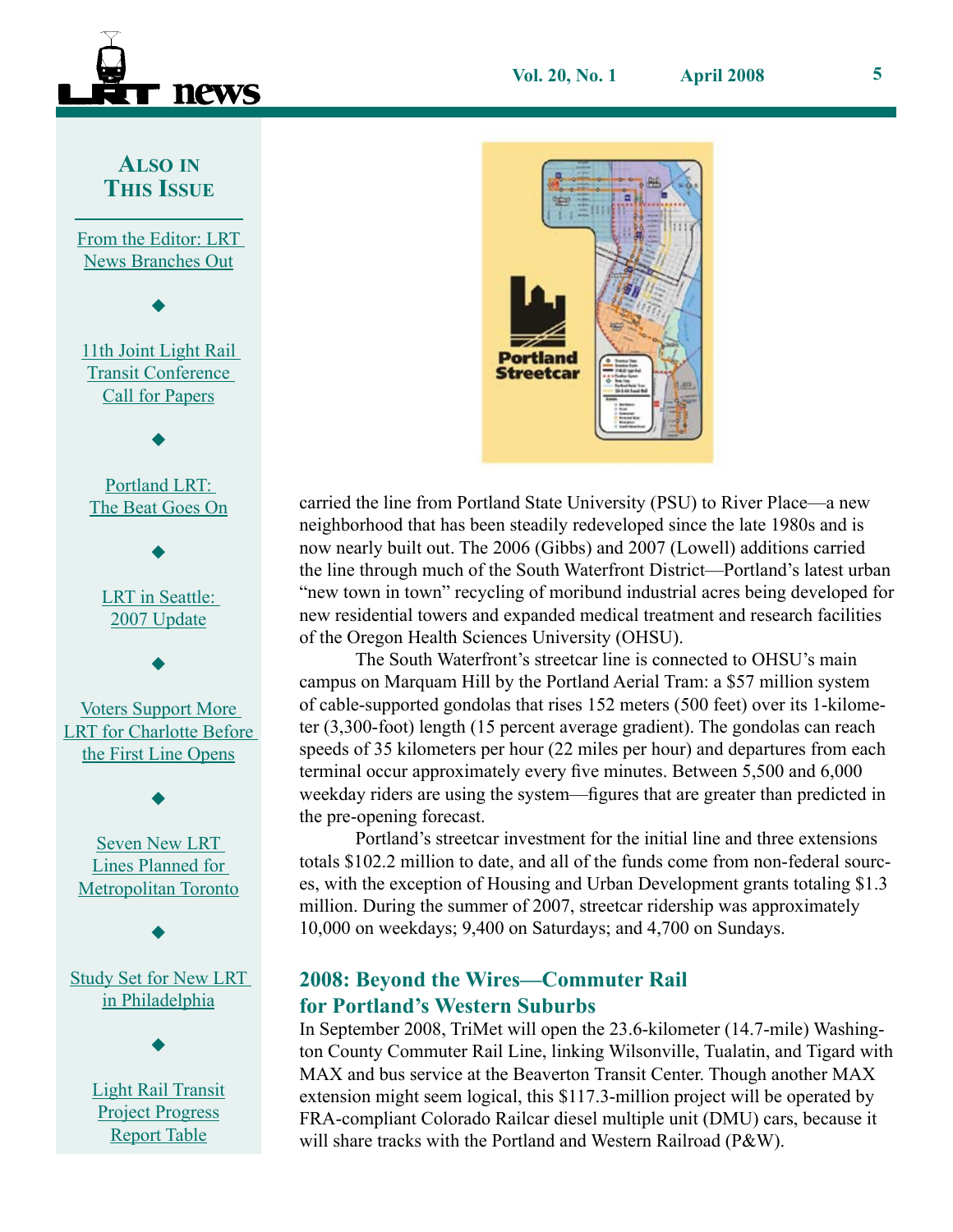



able freight service, must retain its ability to run trains at any hour—making time separation of freight and LRT trains unworkable. Weekday commuter rail<br>service initially will be every half hour and run in both directions during threehour morning and evening peaks. Capital funding is 50 percent federal and 50 percent state-local **Tourists, Convention Attendees, and Commuters** The P&W, to ensure its ability to offer customers a timely and relitime separation of freight and LRT trains unworkable. Weekday commuter rail percent state–local.

#### **Mall—The Next Big Thing 2009: I-205 MAX and MAX on the Portland**

Come downtown today, and you will find construction in progress on 5th and 6th Avenues; at the Portland Mall; and from Union Station on the north, through the 2.9-kilometer  $(1.8\text{-mile})$  length of the central business district to PSU. Originally completed in 1977, and dedicated to pedestrians and buses with only himited adio access, the mail is being renovated to add a MAA trade on each street, and to open a lane for auto traffic over the full length of both on each street, and to open a take to add that we were the ran religion of bother streets. The goal is to maintain the facility's ability to accommodate bus operations and its pedestrian-friendly atmosphere. with only limited auto access, the mall is being renovated to add a MAX track

Key to the feasibility of this configuration is the location of all transit stops on the right side of the street. Light rail vehicles will weave into and out of their sidewalk platforms in a pattern successfully used by buses for the past 30 years. The pattern consists of groups of four bus stops—two in each block—repeating down the length of each street  $(A+B, C+D, A+B, etc.)$ . The From the street rather slow. Because Portland city blocks are only about 60 meters (200 feet) long, it is thought that altering the pattern to allow stops every five blocks will speed service by reducing the number of stops, as well as keeping walking distances acceptably short. close stop spacing stresses pedestrian convenience, but makes bus movement



Portland MAX and Regional Rail

Also under construction is a 10.5-kilometer (6.5-mile) MAX extenat grade with a route to the Clackamas Town Center<br>sion south from the Gateway Transit Center to the Clackamas Town Center mall and nearby business complex. This line will make use of the reserved transitway within the Interstate 205 alignment—the southerly portion of the reservation created as an environmental mitigation measure for the freeway, and already used by Airport MAX between Gateway and its entry onto airport land.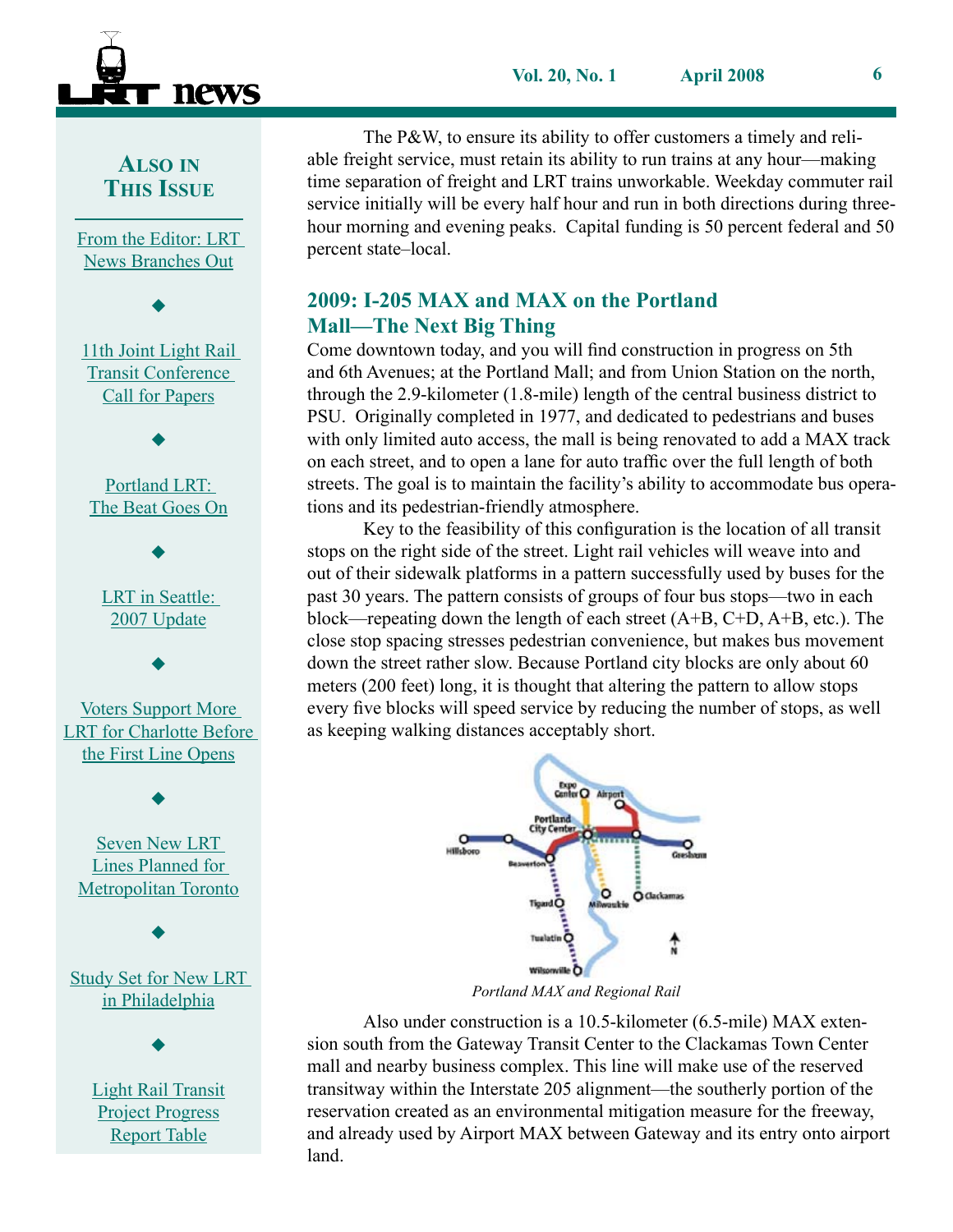

**ALSO IN**

**THIS ISSUE** <u>ni uit Luitvi. L</u><br>.... Deeselses C [News Branches Out](#page-1-0) to Tampa 11th Joint Light Rail Transit Conference King of the Road Portland LRT: [The Beat Goes On](#page-3-0) LRT in Seattle: 2007 Update ★ Voters Support More [From the Editor: LRT](#page-1-0)   $\blacklozenge$ [Call for Papers](#page-2-0)  $\blacklozenge$  $\blacklozenge$  $\blacklozenge$ [LRT for Charlotte Before](#page-10-0)  [the First Line Opens](#page-10-0)  $\blacklozenge$ [Seven New LRT](#page-11-0)  [Lines Planned for](#page-11-0)  [Metropolitan Toronto](#page-11-0)  $\blacklozenge$ [Study Set for New LRT](#page-12-0)  [in Philadelphia](#page-12-0)  $\blacklozenge$ Light Rail Transit Project Progress Report Table

lion, and funding will be 60 percent federal and 40 percent state–local.<br>Sebeduled to one in September 2000, the Claskemes, downtown Pertl RETURN TO THE WARD TO THE SUPPORT 2009, the CHERMINES COMMONT I STRING MAX service will be known as the Green line. It will be joined on the Port-LRT alignment, along Morrison and Yamhill streets. The Interstate 205–Portland Mall project is budgeted at \$575.7 mil-Scheduled to open in September 2009, the Clackamas–downtown Portland land Mall by the Yellow line, leaving the Blue and Red lines on the original

#### **Till Doutland's Dail Expansion Navau End? Will Portland's Rail Expansion Never End?**

under study include It seems that even more rail expansion is in Portland's future. Current projects

to Tampa as the new TECO Line opened for revenue service. Free range of the Rearl District to the Oregon Museum of Science and Industry (OMSI), via the Broadway Bridge and various streets—primarily Martin Luther King, Jr., Boulevard and Grand Avenue. This \$146-million project will require \$75 million in funding from the Federal Small Starts program, and has a target opening date of 2011. **•** Streetcar eastside extension: 5.3 kilometers (3.3 miles), extend-

• MAX to Milwaukie: 10.5 kilometers (6.5 miles), extending from FSO across a new ortuge over the winantelic Kiver and through southeast<br>Portland to Milwaukie. If approved, this project is scheduled to begin as early that in the new line began in the new line began in the new line began in the new line began in the new line began in the alternatives analysis phase, led by Metro Portland's regional government and designated metropolitan planning organization. PSU across a new bridge over the Willamette River and through southeast tion.

• Streetcar to Lake Oswego: approximately 11 kilometers (7 miles), extending from Lowell south to Lake Oswego—replacing the Willamette Shore tourist trolley. This project may be built in stages and it is unlikely for construction to commence hefore  $2011$ . A Metre, led alternatives study comparing streetcar with bus rapid transit (BRT) is in progress construction to commence before 2011. A Metro-led alternatives study com-

**•** MAX to Vancouver: An Interstate 5–Columbia River crossing is under study; the road's aging bridges are regularly congested and are periodically raised for water traffic. The study alternatives mix includes bridge Vancouver, Washington. space for transit, either as an extension of MAX light rail or a BRT service to

In true Portland fashion, the pros and cons of these and other projects will be studied and debated in the coming months and years, a consensus to proceed will emerge, decisions will be made, funding packages will be arranged, and projects will be built. In 1990, this writer participated in an all ment alternatives study for what became Interstate MAX. After four years of Eastside MAX service to Gresham, people knew what light rail meant, and their most frequent question was, "How soon will it open in my part of town?" Portlanders by and large still can't seem to get enough rail transit. ranged, and projects will be built. In 1990, this writer participated in an align-

 $\overline{E}$  and we to  $\overline{E}$  and the rejustice interlocking entropy of the regular entropy of  $\overline{E}$ *For more information, visit* [www.trimet.org](www.trb.org), [www.portlandstreetcar.org](www.trb.org), and www.portlandtram.org  $\ldots$   $\ldots$   $\ldots$   $\ldots$   $\ldots$   $\ldots$   $\ldots$   $\ldots$   $\ldots$   $\ldots$   $\ldots$   $\ldots$   $\ldots$   $\ldots$   $\ldots$   $\ldots$   $\ldots$   $\ldots$   $\ldots$   $\ldots$   $\ldots$   $\ldots$   $\ldots$   $\ldots$   $\ldots$   $\ldots$   $\ldots$   $\ldots$   $\ldots$   $\ldots$   $\ldots$   $\ldots$   $\ldots$   $\ldots$   $\ldots$   $\ldots$   $\ldots$ [www.portlandtram.org.](www.trb.org) 

service begins, customers are mainly tourists and cruise ship —*John Schumann Senior Transportation Consultant LTK Engineering Services, Portland, Oregon Emeritus Member, TRB Committee AP075, Light Rail Transit*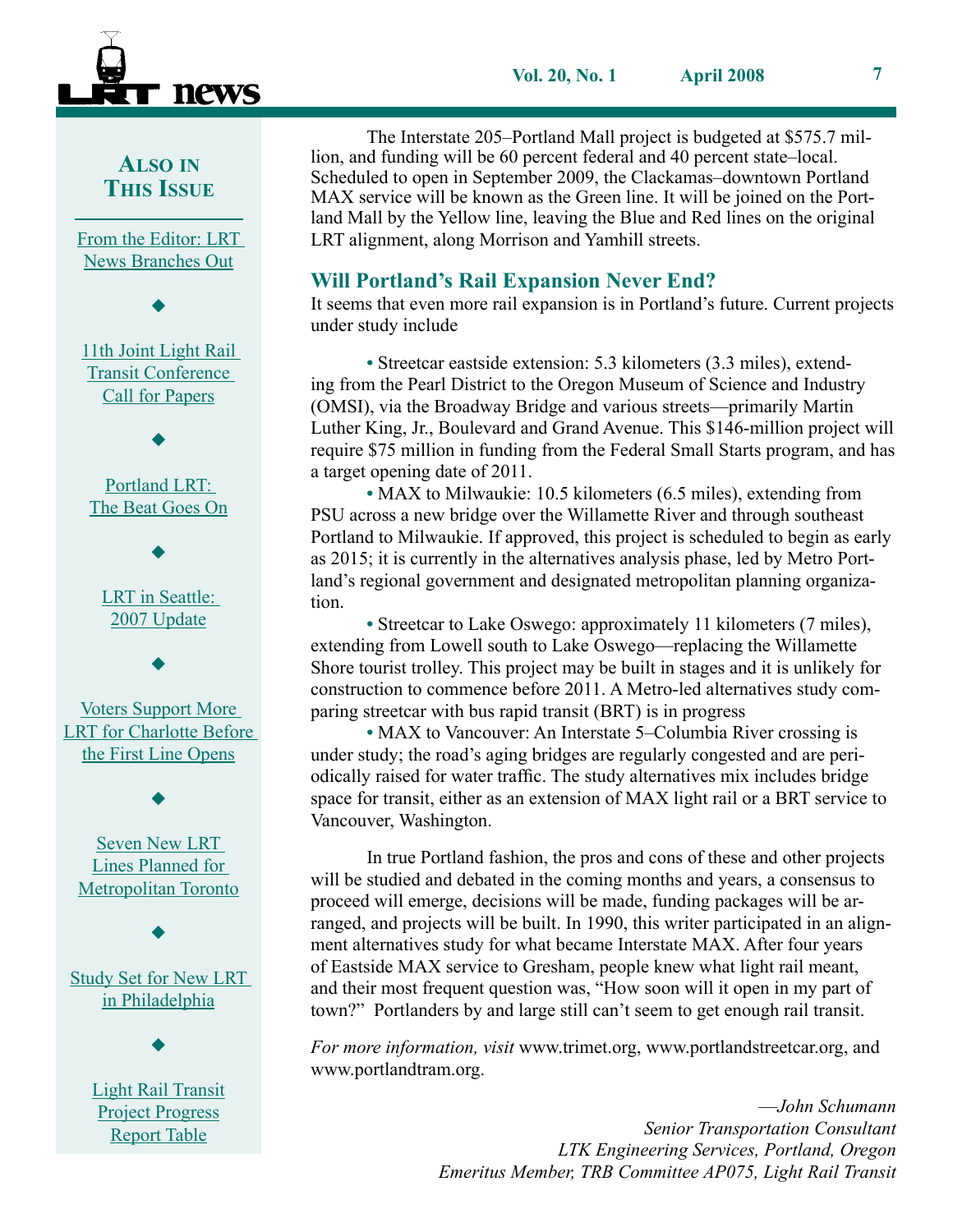<span id="page-7-0"></span>

<u>ni uit Luitvi. L</u><br>.... Deeselses C [News Branches Out](#page-1-0) [From the Editor: LRT](#page-1-0) 

to Tampa

 $\blacklozenge$ 

11th Joint Light Rail Transit Conference [Call for Papers](#page-2-0)

Portland LRT: [The Beat Goes On](#page-3-0)

King of the Road

 $\blacklozenge$ 

LRT in Seattle: 2007 Update

 $\blacklozenge$ 

Voters Support More [LRT for Charlotte Before](#page-10-0)  [the First Line Opens](#page-10-0)

 $\blacklozenge$ 

★

 $\blacklozenge$ 

[Seven New LRT](#page-11-0)  [Lines Planned for](#page-11-0)  [Metropolitan Toronto](#page-11-0)

 $\blacklozenge$ 

[Study Set for New LRT](#page-12-0)  [in Philadelphia](#page-12-0)

> Light Rail Transit Project Progress Report Table

 $\blacklozenge$ 

### **NEW "CLASSIC" STREETCARS LRT IN SEATTLE: 2007 UPDATE**

### **Central Link Light Rail Under Construction**

the University of Washington in the north to Seattle-Tacoma International (SeaTac) Airport in the south. The 22.5-kilometer (14-mile) segment from<br>Westlake to Talawile and the 2.7 kilometer (1.7 mile) sutpraise to the sime 5 kilometers (3.15 miles) north from Westlake, is in the final stages of design. The initial 30-kilometer (19-mile) light rail transit (LRT) line will extend from Westlake to Tukwila and the 2.7-kilometer (1.7-mile) extension to the airport are under construction and are scheduled to open in 2009. The University Link,

The initial section of the line will connect downtown Seattle with the airport, but it is not intended primarily to serve airport users. The light rail line will serve intermediate communities that are bypassed by bus route 194 via the Interstate 5 freeway. The rail trip, consisting of 11 stops, will be 38 minutes in duration a slightly larger than the avances has convice. duration—slightly longer than the express bus service.

The line will use the existing 2.4-kilometer (1.5-mile) Transit Tunnel, and will have three stations under 3rd Avenue and Pine Street, which will be shared with diesel hybrid buses. From the south end of the tunnel, the line extends about 1.6 kilometers (1-mile) along an existing transitway—built on a former right-of-way of the Chicago, Milwaukee, Saint Paul, and Pacific Railway—that will include two stations and separate lanes for buses.

The line will extend southward, where the tracks will rise onto structure, curve east past the storage and maintenance facility, and descend into<br>the storage and Hartline under Peacean Hill, Emerging from the turnal, the a talliner to a deep station under Beacon Tim. Enterging from the talliner, the tracks extend south along the median of Martin Luther King Way South, where there are four stations. Leaving the Rainier Beach station the line runs mostly on aerial structure, to Tukwila and SeaTac Airport stations. a tunnel to a deep station under Beacon Hill. Emerging from the tunnel, the



*Initial Seattle*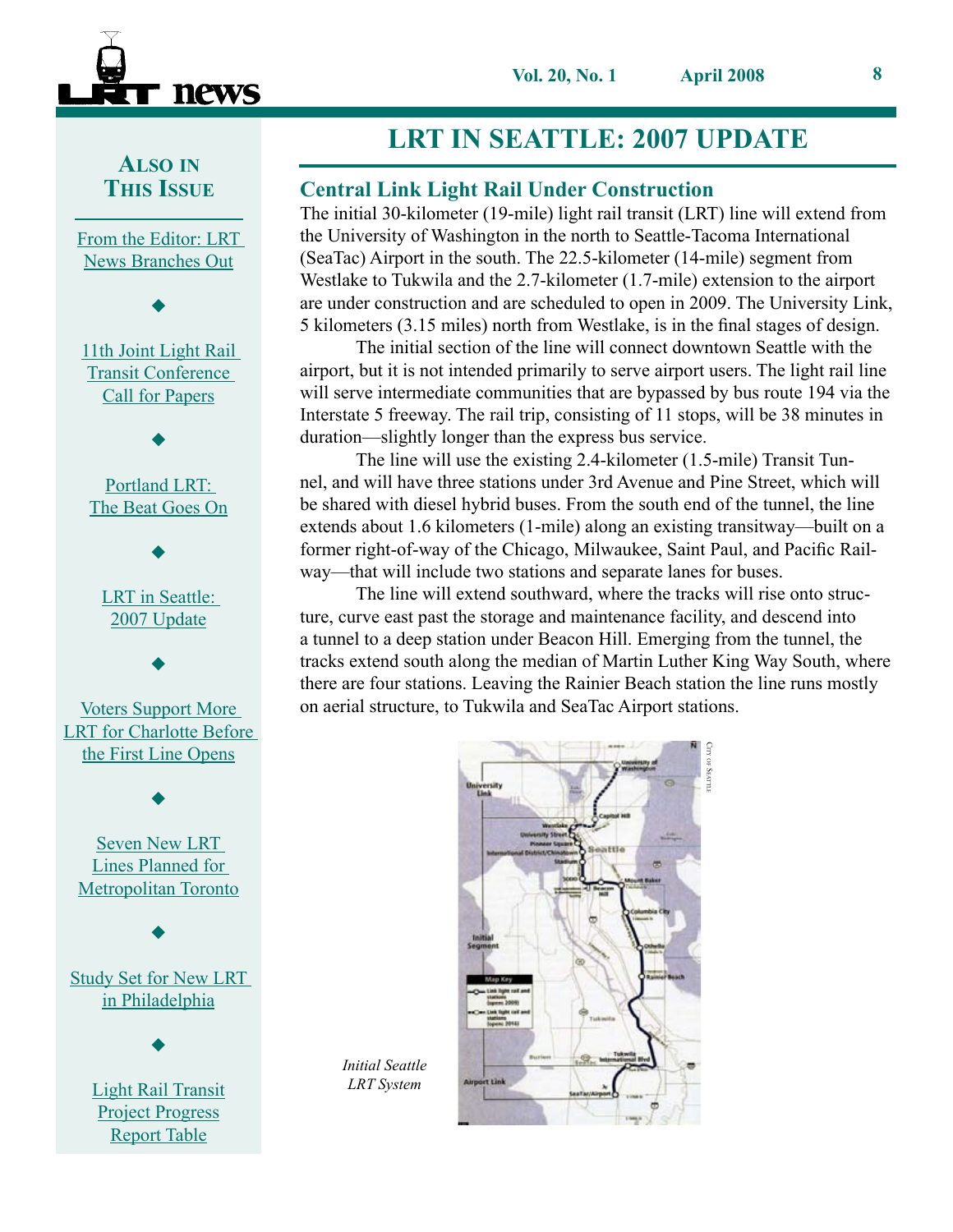

<u>ni uit Luitvi. L</u><br>.... Deeselses C [News Branches Out](#page-1-0) to Tampa

 $\blacklozenge$ 

[From the Editor: LRT](#page-1-0) 

11th Joint Light Rail Transit Conference

[Call for Papers](#page-2-0)

King of the Road

 $\blacklozenge$ 

Portland LRT: [The Beat Goes On](#page-3-0)

LRT in Seattle: 2007 Update

 $\blacklozenge$ 

★

 $\blacklozenge$ 

Voters Support More

[LRT for Charlotte Before](#page-10-0)  [the First Line Opens](#page-10-0)



**South Lake Union Streetcar Route, Opening Day** 

a capacity load all day. It was an auspicious beginning, and rid-As of November 2007, the structure north of Tukwila is complete, the  $\frac{1}{2}$ Instantion of track and wife is proceeding, and the action structure is being<br>erected on airport property. A two-year refurbishment of the Downtown Transit Tunnel was completed in September 2007, and weekday bus service in the sit Tunnel was completed in September 2007, and weekday bus service in the tunnel has resumed. The installation of track and overhead wires between the maintenance facility and the north end of the tunnel is complete and the line segment is available for night and weekend testing. Six cars by Kinkisharyo have arrived and are being tested. An unusual feature of link light rail is electrification at 1500 volts rather than the customary 750. installation of track and wire is proceeding, and the aerial structure is being

## South Lake Union Streetcar Service

A new streetcar service began operating on December 12, 2007. The service connects westake, at the north end of the Seattle Central Business District,<br>with points along the east shore of Lake Union. The 2.1-kilometer (1.3-mile) with points along the cast shore of Eake Union. The  $2.1$ -Khometer (1.5-mile) line has 11 stops and the one-way travel time is about 10 minutes. Service at 15-minute intervals is planned, and fares are coordinated with King County bus service, including transfer privileges. Three cars of Czech design have **Completely New Route** connects Westlake, at the north end of the Seattle Central Business District, been delivered; two cars are required to ensure a 15-minute interval service.

City of Seattle

 $\blacklozenge$ [Seven New LRT](#page-11-0)  [Lines Planned for](#page-11-0)  [Metropolitan Toronto](#page-11-0)  $\blacklozenge$ [Study Set for New LRT](#page-12-0)  [in Philadelphia](#page-12-0)  $\blacklozenge$ Light Rail Transit Project Progress

Report Table

 $T = \frac{1}{2}$ car lines, but it has been strategically positions of the three strategical positions of the three strategical nucleus of an expanded system. The current portion runs from runs from runs from runs from runs from runs from runs from runs from runs from runs from runs from runs from runs from runs from runs from runs from runs from r  $T$ ampa's Convention Center to Ybor City (proposed  $T$ passing by the St. Peterson sports are not be Channel-Channel-Channel-Channel-Channel-Channel-Channel-Channel-Channel-Channel-Channel-Channel-Channel-Channel-Channel-Channel-Channel-Channel-Channel-Channel-Channel-Channelside shopping and entertainment district, the Florida Aquarium, the Florida Aquarium, the Florida Aquarium, the Florida Aquarium, the Florida Aquarium, the Florida Aquarium, the Florida Aquarium, the Florida Aquarium, the  $\frac{1}{\sqrt{2}}$  and the CSX railroad terminals; the CSX railroad terminals; the CSX railroad terminals; the CSX railroad terminals; the CSX railroad terminals; the CSX railroad terminals; the CSX railroad terminals; the CSX at grade with automatic interlocking en route to the rejuvenated Yborghing and entertainment areas. Current clienteless and entertainment areas. Current clienteless and current clients are assumed to the current client control of the current clients are assumed to the current clients of **Couth Lake Union South Lake Union** *South Lake Union* **Streetcar Route begins and cruise ship are mainly to the mainly tourists and cruise ship and cruise ship and cruise ship and cruise ship and cruise ship and cruise ship and cruise ship and cruise ship and cruise ship an** SOUTH LAKE UNION LIN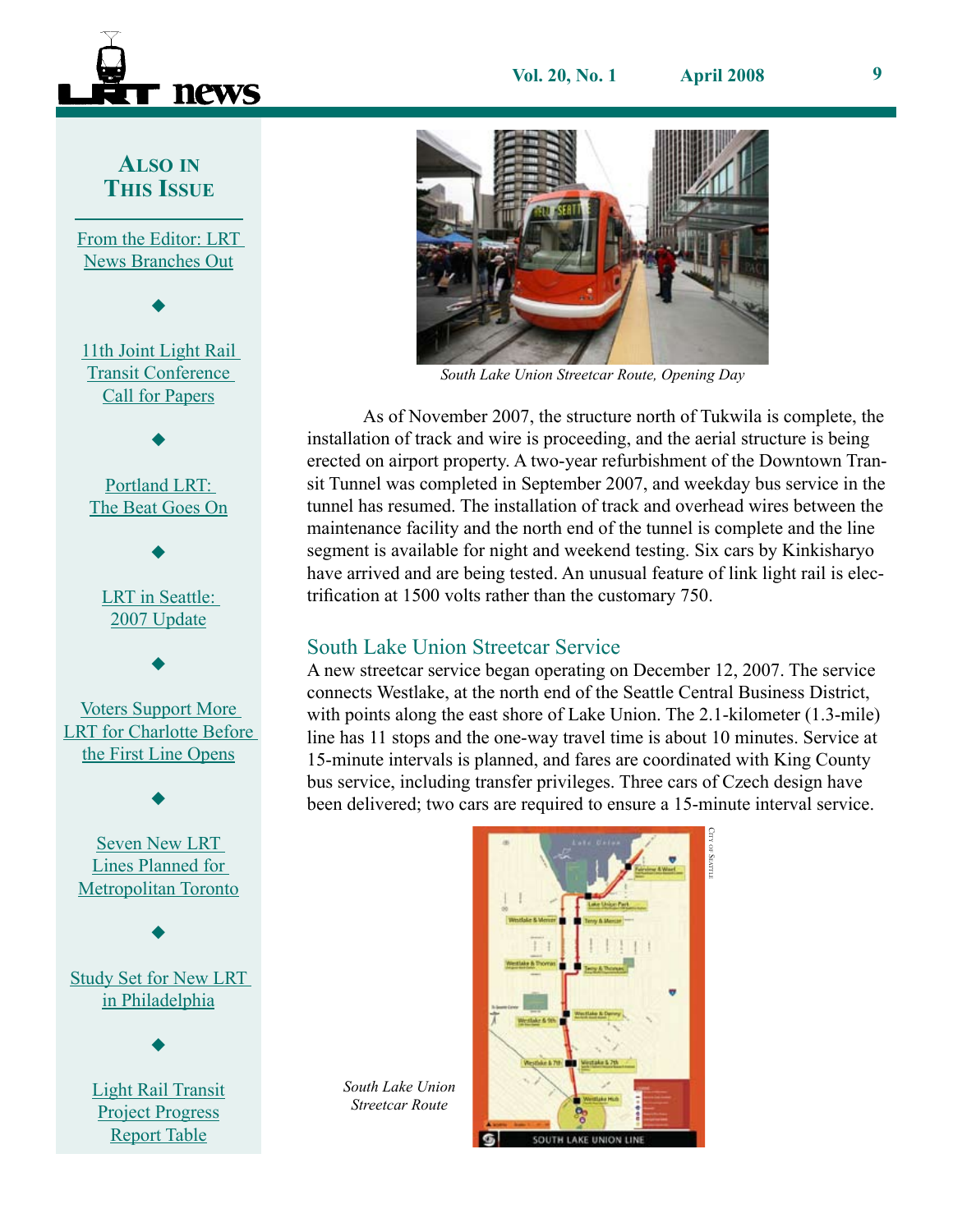

<u>ni uit Luitvi. L</u><br>.... Deeselses C [News Branches Out](#page-1-0) [From the Editor: LRT](#page-1-0) 

to Tampa

 $\blacklozenge$ 

11th Joint Light Rail Transit Conference [Call for Papers](#page-2-0)

King of the Road  $\blacklozenge$ 

Portland LRT: [The Beat Goes On](#page-3-0)

LRT in Seattle: 2007 Update

 $\blacklozenge$ 

★  $\blacklozenge$ 

Voters Support More [LRT for Charlotte Before](#page-10-0)  [the First Line Opens](#page-10-0)

 $\blacklozenge$ 

[Seven New LRT](#page-11-0)  [Lines Planned for](#page-11-0)  [Metropolitan Toronto](#page-11-0)

 $\blacklozenge$ 

[Study Set for New LRT](#page-12-0)  [in Philadelphia](#page-12-0)

 $\blacklozenge$ 

Light Rail Transit Project Progress Report Table

### George Benson Waterfront Streetcar Service Suspended

Service remains suspended on Seattle's George Benson Waterfront Streetcar vember 19, 2005. A new sculpture park constructed by the Seattle Art Museum<br>required the demolition of a maintananage huilding an aity property. The art **Tourists, Convention Attendees, and Commuters** facility is now open, but construction of a planned replacement car barn in the remain in storage and a free bus service covers the route. route, which began operation on May 29, 1982, and ceased operation on Norequired the demolition of a maintenance building on city property. The art Pioneer Square area has not commenced. The historic Melbourne streetcars

 $\overline{t}$ John Aurettus-<br>*Transit Planner and Auditor, Gannett Fleming, Inc.* a capacity load all day. It was an auspicious beginning, and rid-*Secretary, TRB Light Rail Transit Committee*  $\text{sec}(m_y)$  has eight faint framen by *—John Aurelius*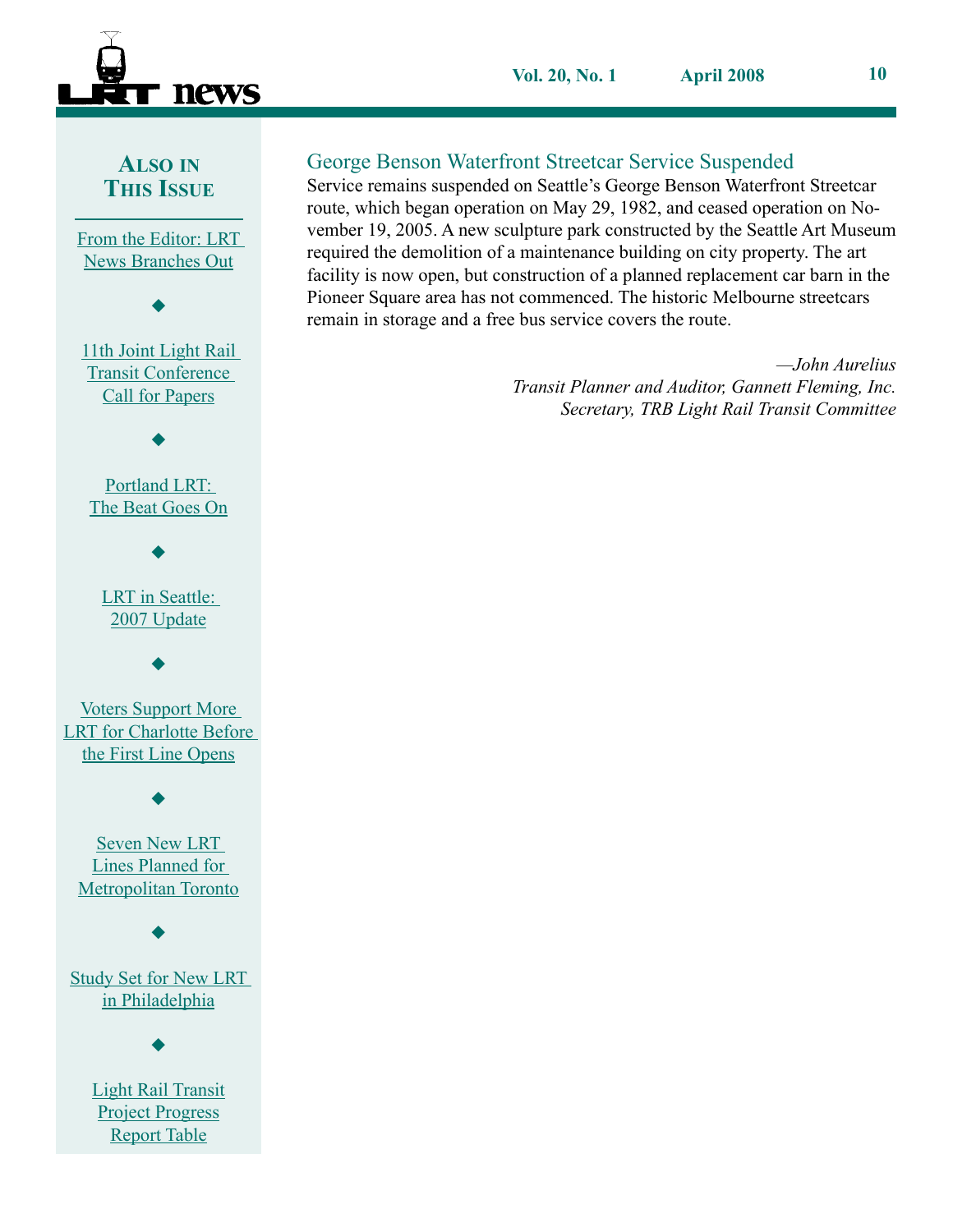<span id="page-10-0"></span>

<u>ni uit Luitvi. L</u><br>.... Deeselses C [News Branches Out](#page-1-0) [From the Editor: LRT](#page-1-0) 

to Tampa

 $\blacklozenge$ 

11th Joint Light Rail Transit Conference [Call for Papers](#page-2-0)

Portland LRT: [The Beat Goes On](#page-3-0)

King of the Road

 $\blacklozenge$ 

LRT in Seattle: 2007 Update

 $\blacklozenge$ 

Voters Support More LRT for Charlotte Before the First Line Opens

★

 $\blacklozenge$ 

[Seven New LRT](#page-11-0)  [Lines Planned for](#page-11-0)  [Metropolitan Toronto](#page-11-0)

 $\blacklozenge$ 

 $\blacklozenge$ 

[Study Set for New LRT](#page-12-0)  [in Philadelphia](#page-12-0)

> Light Rail Transit Project Progress Report Table

 $\blacklozenge$ 

# **VOTERS SUPPORT MORE LRT FOR CHARLOTTE BEFORE FIRST LINE OPENS**

#### **70 Percent Vote to Keep Tax for Transit Tourists, Convention Attendees, and Commuters**

Enarotte, ivolin earonna, has joined the growing list of effects that enjoy the benefits of light rail service. The Charlotte Area Transit System (CATS) are centered of right ran service. The entancies free framer system (errors) opened its first LRT line, dubbed the LYNX Blue line, on November 26th,  $\frac{1}{2007}$ Charlotte, North Carolina, has joined the growing list of cities that enjoy 2007.

The service, however, was not yet up and running on November 6th, when the voters of Mecklenburg County, North Carolina, went to the polls to vote for local offices and to answer a ballot question concerning whether voters wanted to repeal the one-half percent sales tax—dedicated to transit—that had been levied in the county for the previous nine years.

replaced by the business of the previous inner years.<br>In 1998, a referendum on the then-proposed transit tax measure was approved by 58 percent of the voters. Since collection of the transit-dedicated that system of the new line between of the new line between the new line between the second to improve and expand the bus system. The other one third was used for the development of the region's pioneer light rail line.

In early 2007, a petition was circulated to repeal the transit tax. Construction delays and other issues related to the LRT project—real or perceived—were used to promote the campaign for repeal. Eventually, the signathe Neverther follows a company (Technical Company of the Tampa Company (Technical Company) and developed the nation of the Neverther company (Technical Company) and developed the nation of the Neverther company (Technica the November ballot asking county residents if they wanted to retain or repeal<br>the tax tures required for a referendum were gathered and a question was placed on the tax.

new the new state.<br>Voter turnout was approximately 24 percent—about average for county-wide and municipal elections—and a decisive 70 percent of those who had signed the petition calling for the referendum, but only about 38,000 actuariy voted to repear the tax. In the same banoting, the incumbent mayor,<br>Pat McCrory, a supporter of transit, was re-elected for a record seventh 2-year term. A post-referendum editorial in The *Charlotte Observer* commented that voters could distinguish between the big picture and construction-related problems with light rail line projects. voted chose to retain the tax and its benefits. Approximately 48,000 people actually voted to repeal the tax. In the same balloting, the incumbent mayor,

Now that the dedicated transit funding has been reaffirmed, the expanded and improved bus services are secure and CATS is moving ahead with studies for LRT in other corridors, as well as for possible commuter rail at grade with a unit entity interlocking entity interlocking entity  $\alpha$ service.

 $\mathcal{D}$  FC consists of several different groups of people. At 11 a.m. when *Professional Engineer (Retired)* service begins, customers and containing the mainly to *—Dave E. Crawford*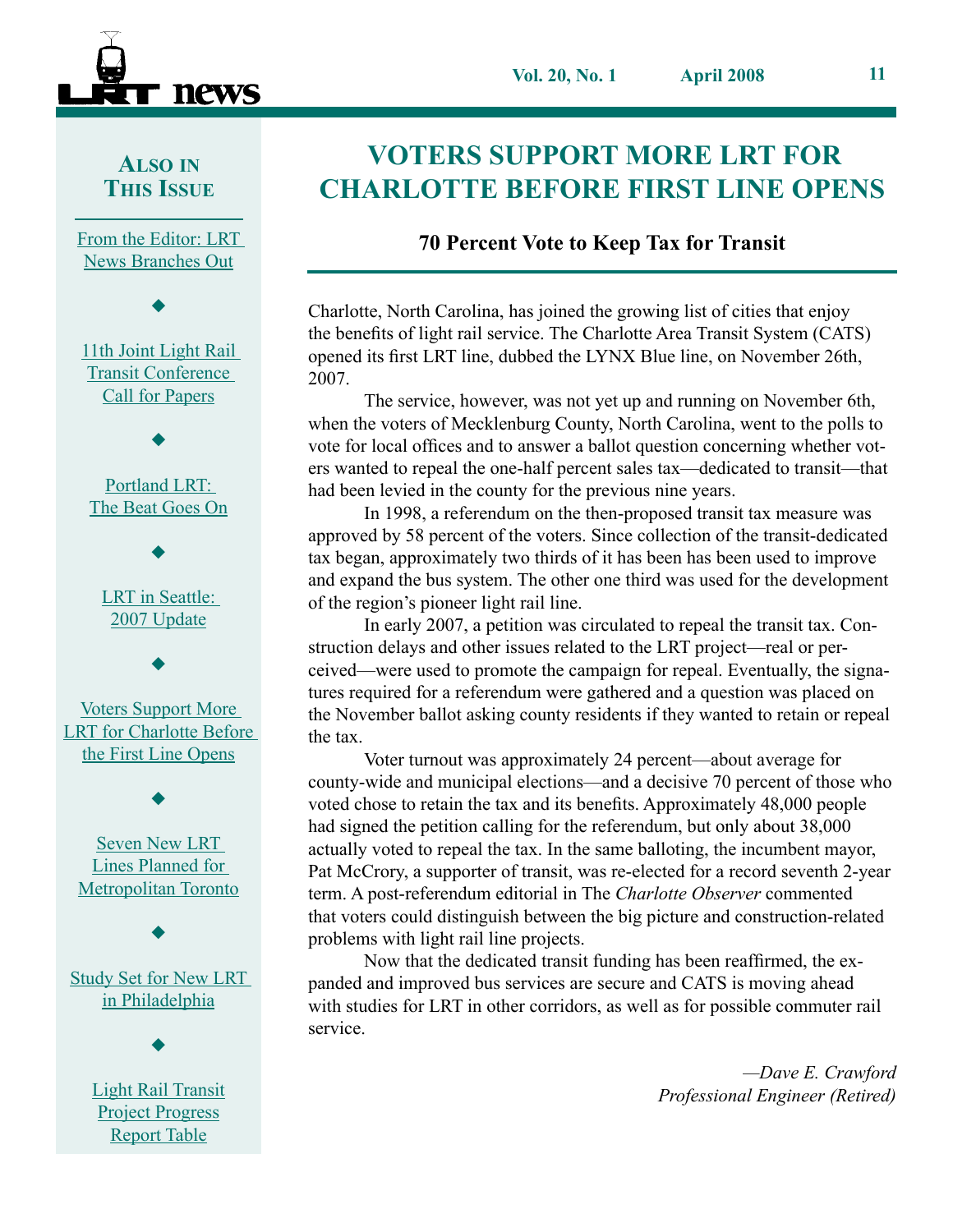<span id="page-11-0"></span>

<u>ni uit Luitvi. L</u><br>.... Deeselses C [News Branches Out](#page-1-0) [From the Editor: LRT](#page-1-0) 

to Tampa

 $\blacklozenge$ 

11th Joint Light Rail Transit Conference [Call for Papers](#page-2-0)

Portland LRT: [The Beat Goes On](#page-3-0)

King of the Road

 $\blacklozenge$ 

LRT in Seattle: 2007 Update

 $\blacklozenge$ 

Voters Support More [LRT for Charlotte Before](#page-10-0)  [the First Line Opens](#page-10-0)

★

 $\blacklozenge$ 

Seven New LRT Lines Planned for Metropolitan Toronto

 $\blacklozenge$ 

 $\blacklozenge$ 

[Study Set for New LRT](#page-12-0)  [in Philadelphia](#page-12-0)

 $\blacklozenge$ 

Light Rail Transit Project Progress Report Table

# **SEVEN NEW LRT LINES PLANNED FOR METROPOLITAN TORONTO**

#### **Funds Budgeted to Advance First Three Lines Tourists, Convention Attendees, and Commuters**

The Totomo Transit Commission (TTC) has voted to ase \$15 immon of its<br>capital budget to advance work on the first three of seven planned new LRT the new Technical constructed along existing streets. The Toronto Transit Commission (TTC) has voted to use \$13 million of its

The 18-kilometer (11.2-mile) Etobicoke–Finch West line would be built on Finch Avenue, westward from the Finch station of the Yonge Street subway. From the Don Mills station of the Sheppard subway the Sheppard East line would extend eastward for 14 kilometers (8.7 miles) along Sheppard Avenue. From an eastern terminus at the Kennedy station of the Bloor– Damorth subway, the Egmiton Crosstown line would follow Egmiton A<br>enue to a western terminus at the Lester Pearson International Airport. Danforth subway, the Eglinton Crosstown line would follow Eglinton Av-

None of these three lines will connect with either of the other two or with any of the 11 existing LRT lines. However, these gaps would be filled through the completion of the other four new lines in the full plan. The Don Mills Line on its northward course from the Pape station of the Bloor– Danforth subway would provide connections with the Eglinton Crosstown line and the Sheppard East line as well as the Sheppard subway. The Scarborough Malvern line would be a northeastward extension of the Eglinton Crosstown line from the Kennedy subway station that would intercept the Shamord Fort line Sheppard East line.

Sheppard East line.<br>From the Jane station of the Bloor–Danforth subway, the Jane line would extend northward and eastward to connect with the Etobicoke–Finch West line and line 512 of the existing network. The Waterfront West line supplant the western end of line 501. would be a westward extension of line 510 that would also connect with and

Implementation of the fun 7-nie plan, which includes replacement of the current fleet of 248 streetcars, would produce a regional LRT net- $\frac{1}{2}$  carrent need to  $\frac{1}{2}$  to streetch strategically position at regional EK1 field nucleus of an expanded system. The current possession runs from runs from runs from runs from runs from runs from runs from runs from runs from runs from runs from runs from runs from runs from runs from runs from runs fro Implementation of the full 7-line plan, which includes replacement work comprising 18 lines, and possibly the largest light rail system in North America.

passing by the St. Pete Times Forum sports arena, the Channel-*—Toronto Transit Commission*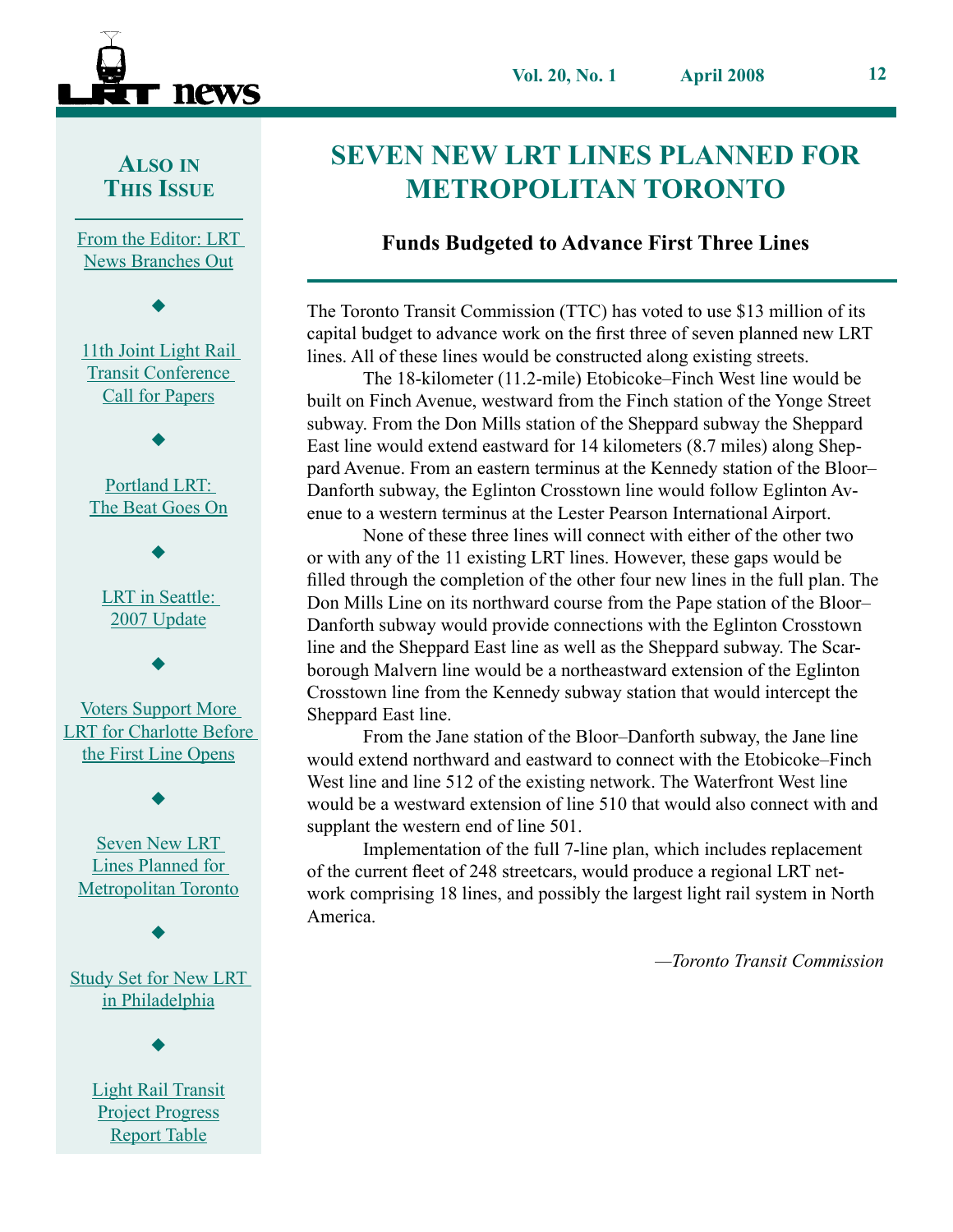<span id="page-12-0"></span>

<u>ni uit Luitvi. L</u><br>.... Deeselses C [News Branches Out](#page-1-0) [From the Editor: LRT](#page-1-0) 

to Tampa

 $\blacklozenge$ 

11th Joint Light Rail Transit Conference [Call for Papers](#page-2-0)

Portland LRT: [The Beat Goes On](#page-3-0)

King of the Road

 $\blacklozenge$ 

LRT in Seattle: 2007 Update

 $\blacklozenge$ 

Voters Support More [LRT for Charlotte Before](#page-10-0)  [the First Line Opens](#page-10-0)

 $\blacklozenge$ 

★

 $\blacklozenge$ 

[Seven New LRT](#page-11-0)  [Lines Planned for](#page-11-0)  [Metropolitan Toronto](#page-11-0)

 $\blacklozenge$ 

Study Set for New LRT in Philadelphia

> Light Rail Transit Project Progress Report Table

 $\blacklozenge$ 

# **STUDY SET FOR NEW LRT RETURN TO TAMPA IN PHILADELPHIA**

## **Port Authority to Explore Options for Expanded Rail Service**

**Tourists, Convention Attendees, and Commuters**

bi-state agency—and its subsidiary, the Port Authority Transit Corporation to Tampa as the new TECO Line opened for revenue service. (PATCO), which operates a rapid-transit line in the metropolitan Philadelphia area, have commissioned two new transit studies. The studies, which will be conducted concurrently and have a common goal of expanding the service provided by the line, are currently in the alternative analysis phase—the first step in the process required to obtain federal funding. The Delaware River Port Authority (DRPA)—a New Jersey–Pennsylvania

Since the first segment opened in 1936 to serve two subway stations<br> $\frac{1}{2}$ In Finadelphia and two in Camden, New Jersey, the line has been extended twice: In 1953, the completion of a dormant subway line under Locust Street, ated by HARTLINE, along the south fringe of the downtown Philadelphia district, added a western extension to 16th and Locust Streets with three new stations. In 1969, an eastern extension from Camden to Lindenwold included six new stations, later joined by a seventh. During the ensuing 38 years, the line's service area has remained essentially unchanged. in Philadelphia and two in Camden, New Jersey, the line has been extended

Now, DRPA and PATCO are seeking ways to expand rail services into more communities and districts on both sides of the Delaware River. In the New Jersey subtifules, the Tocus will be on extending ran service into<br>Gloucester County. Three different, basic routings and one combination, plus Tampa's original streetcar line and has purchased the right to a diesel shuttle are being vetted. Currently under study are four heavy-rail a meeting manufacture of the new system Theorem The Technique is actually the Technical System. In the New Jersey suburbs, the focus will be on extending rail service into

The study on the Philadelphia side of the river will examine a variety involvement and screening processes. The LRT options would include Fourings that offer threet connections with an existing FATCO station and potentially with Southeastern Pennsylvania Transportation Authority rail lines. potentiary with southeastern remisyrvania transportation reducity ran line<br>All lines would include a segment along Columbus Boulevard, which serves Philadelphia's growing array of waterfront attractions. Where these lines might best connect with other transit facilities will be an element of the study. of LRT lines and possibly other modes, depending on the results of public routings that offer direct connections with an existing PATCO station and

One possible location would be at the Franklin Square Station—one of four stations that were part of the original 1936 line. Until recently, the Franklin Square area was beyond the busy part of downtown Philadelphia, saw little use, and was closed and mothballed before World War II. Since then, it has been reopened and closed twice. Now that the district is emerging  $\epsilon_0$  are assistantial and termint area. DDDA is expressed this properties in as a residential and tourist area, DKTA is contemplating a time reoperation with the expansion of service to the waterfront. as a residential and tourist area, DRPA is contemplating a third reopening in

edificition with the expansion of service to the watermont.<br>Also part of the study will be an assessment of an eastward extension of the existing LRT subway from its current terminus at city hall. Five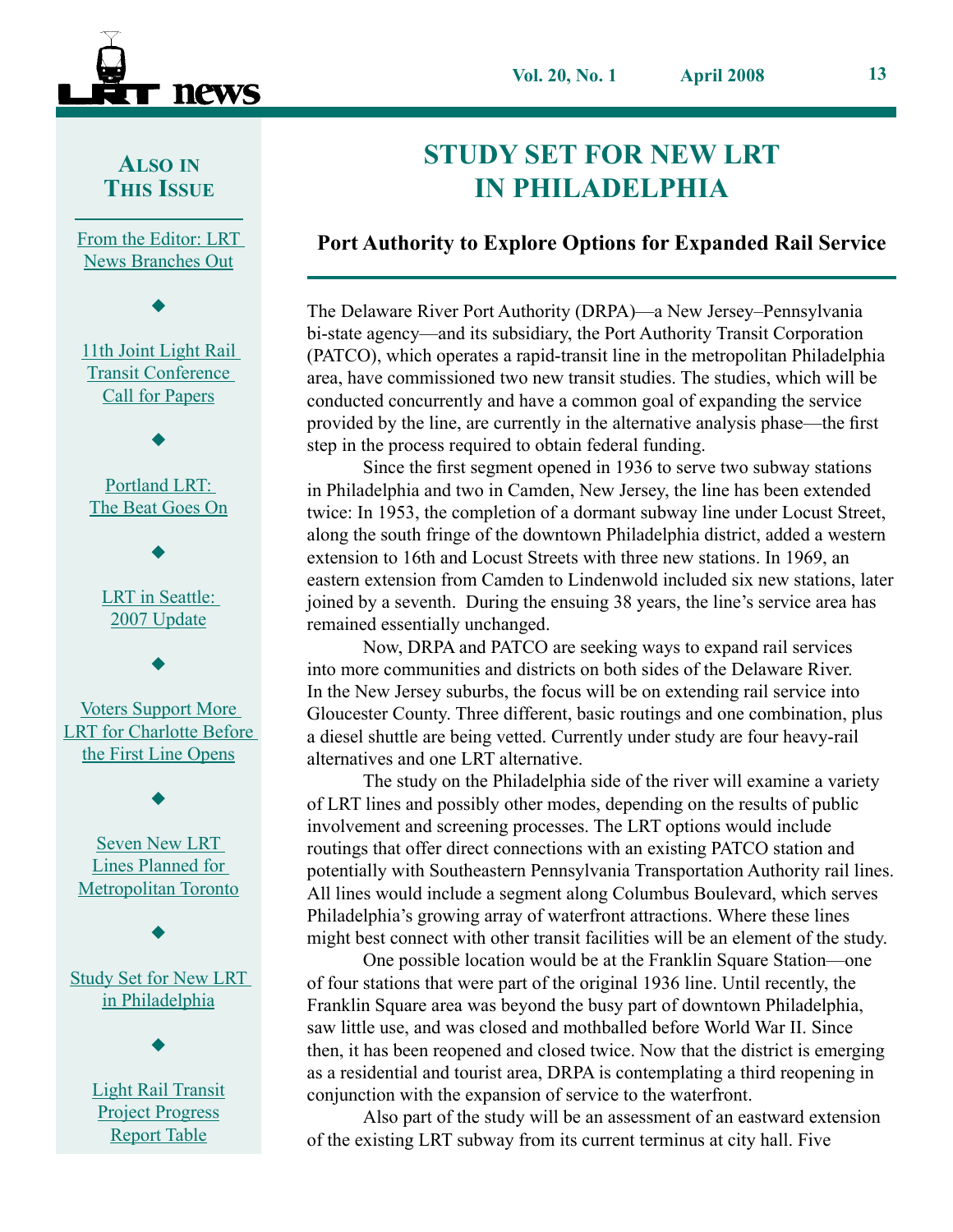

lines operate on streetcar trackage through the university district and various neignoornoods in west Philadelphia and eastern Delaware County. At presen<br>PATCO passengers with destinations on any of these lines have to use either Ine Market Subet Subway of focal bus foures to connect. Extending the EKI<br>subway lines eastward to a PATCO station would significantly enhance both **The lines cancel at the Commute Commuters** is the commute of the commuter of the services. Integration of these lines with new lines on Columbus Boulevard will different lines use the downtown end of this subway. At their outer ends these neighborhoods in West Philadelphia and eastern Delaware County. At present, the Market Street Subway or local bus routes to connect. Extending the LRT also be studied.

 $\overline{p}$ , 2002, electric streetcars triumphantly returned returned returned returned returned returned returned returned returned returned returned returned returned returned returned returned returned returned returned r  $t$  Though  $t$ Free *rate manager*<br>*Port Authority Transit Corp.* a capacity load all day. It was an auspicious beginning, and rid-*Lindenwold, New Jersey*—*Robert A. Box General Manager*

#### **ALSO IN THIS ISSUE**

<u>ni uit Luitvi. L</u><br>.... Deeselses C [News Branches Out](#page-1-0) [From the Editor: LRT](#page-1-0) 

to Tampa

 $\blacklozenge$ 

11th Joint Light Rail Transit Conference [Call for Papers](#page-2-0)

King of the Road  $\blacklozenge$ 

Portland LRT: [The Beat Goes On](#page-3-0)

LRT in Seattle: 2007 Update

 $\blacklozenge$ 

★  $\blacklozenge$ 

Voters Support More [LRT for Charlotte Before](#page-10-0)  [the First Line Opens](#page-10-0)

 $\blacklozenge$ 

[Seven New LRT](#page-11-0)  [Lines Planned for](#page-11-0)  [Metropolitan Toronto](#page-11-0)

 $\blacklozenge$ 

[Study Set for New LRT](#page-12-0)  [in Philadelphia](#page-12-0)

 $\blacklozenge$ 

Light Rail Transit Project Progress Report Table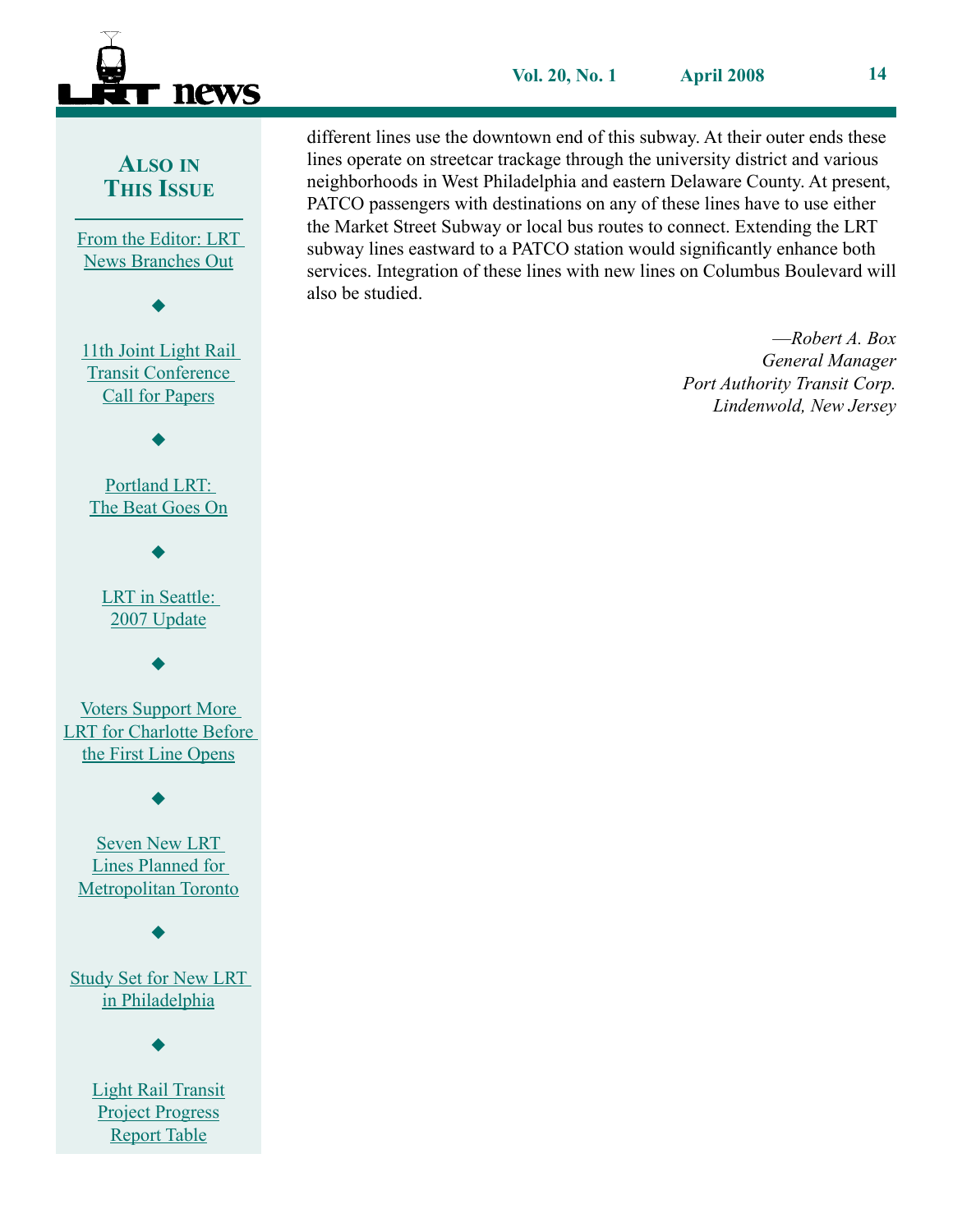<span id="page-14-0"></span>

## **LIGHT RAIL TRANSIT PROJECT PROGRESS REPORT TABLE**<br>(As of February 2008)

(As of February 2008)

| <b>FOCUS</b><br>$\mathbf{C}\mathbf{I}\mathbf{T}\mathbf{Y}^1$ | IN<br><b>CONCEPTUAL</b><br><b>PLANNING</b> | IN<br><b>FINAL</b><br><b>DESIGN</b> | <b>UNDER</b><br><b>CONSTRUC-</b><br><b>TION</b> | IN<br><b>REVENUE</b><br><b>OPERATION</b> |
|--------------------------------------------------------------|--------------------------------------------|-------------------------------------|-------------------------------------------------|------------------------------------------|
| <b>BALTIMORE</b>                                             | E                                          | ٠                                   | $\blacksquare$                                  | S                                        |
| <b>BOSTON</b>                                                | E                                          |                                     | U                                               | $\mathbf S$                              |
| <b>BUFFALO</b>                                               | E                                          |                                     |                                                 | L                                        |
| <b>CALGARY</b>                                               | E                                          | U                                   | E/U                                             | S                                        |
| <b>CHARLOTTE</b>                                             | E                                          |                                     |                                                 | I                                        |
| <b>COLUMBUS</b>                                              | I                                          |                                     |                                                 |                                          |
| <b>CLEVELAND</b>                                             | $\overline{\phantom{0}}$                   |                                     | $\blacksquare$                                  | S                                        |
| <b>DALLAS</b>                                                | E                                          |                                     | E                                               | S                                        |
| <b>DENVER</b>                                                | E                                          | E                                   | E                                               | S                                        |
| LITTLE ROCK <sup>2</sup>                                     | E                                          |                                     | $\overline{a}$                                  | I                                        |
| <b>EDMONTON</b>                                              | E                                          |                                     | E                                               | S                                        |
| <b>HOUSTON</b>                                               | E                                          |                                     |                                                 | I                                        |
| <b>JERSEY CITY</b>                                           | E                                          | Е                                   | ۰                                               | S                                        |
| <b>LOS ANGELES</b>                                           | E                                          | E                                   | E                                               | S                                        |
| MEMPHIS <sup>2</sup>                                         | E                                          |                                     |                                                 | S                                        |
| <b>MIAMI</b>                                                 | L                                          |                                     |                                                 |                                          |
| <b>MINNEAPOLIS</b>                                           | E                                          |                                     |                                                 | I                                        |
| <b>MONTREAL</b>                                              | L                                          |                                     |                                                 |                                          |
| <b>NEW ORLEANS</b>                                           | E                                          |                                     |                                                 | S                                        |
| <b>NEWARK</b>                                                |                                            |                                     |                                                 | S                                        |
| <b>NORFOLK</b>                                               |                                            |                                     | I                                               |                                          |
| PHILADELPHIA                                                 | E                                          |                                     |                                                 | S                                        |
| <b>PHOENIX</b>                                               | E                                          |                                     | S                                               |                                          |
| PITTSBURGH                                                   | E                                          | E                                   | E                                               | S                                        |
| <b>PORTLAND</b>                                              | E                                          | E                                   | E                                               | S                                        |
| <b>SACRAMENTO</b>                                            | E                                          |                                     | $\overline{a}$                                  | S                                        |
| <b>ST. LOUIS</b>                                             | E                                          |                                     |                                                 | S                                        |
| <b>SALT LAKE CITY</b>                                        | E                                          | E                                   | E                                               | S                                        |
| <b>SAN DIEGO</b>                                             | E                                          |                                     |                                                 | S                                        |
| <b>SAN FRANCISCO</b>                                         | E                                          |                                     |                                                 | S                                        |
| <b>SAN JOSE</b>                                              | E                                          |                                     |                                                 | S                                        |
| <b>SEATTLE</b>                                               | E                                          | E                                   | E                                               | I                                        |
| <b>TACOMA</b>                                                | ÷.                                         |                                     | ٠                                               | I                                        |
| <b>TORONTO</b>                                               | E                                          |                                     | U                                               | S                                        |
| <b>VANCOUVER</b>                                             | I                                          |                                     |                                                 |                                          |
| <b>WASHINGTON</b>                                            | T                                          |                                     |                                                 | ٠                                        |
| <b>TOTALS</b>                                                | 32                                         | 8                                   | 13                                              | 29                                       |

Legend:  $E =$  Expansion of existing facilities (extension, new route, added trackage, etc.)  $I =$  Initial or basic one-corridor line I = Initial or basic one-corridor line

 $S = System$  (more than one corridor)<br> $I = I$  has been strategically position (come has in parts) U = Upgrading of existing facilities (same basic route)

<sup>1</sup> The corridor or system may extend well beyond the boundaries of the named city into other cities or counties.

<sup>2</sup> Heritage streetcar lines, built as tourist attractions, that have evolved to serve local passengers as well.

This progress table is published periodically as a part of LRT News. The content was reviewed and updated I has progress table is published periodically as a part of *LR1 News*. The content was reviewed and updated shortly before publication. Readers who have fresh information or who wish to comment on the table, please and the editor (boorse@pbworld.com).<br>
contact the editor (boorse@pbworld.com).

at grade with automatic interlocking entropy  $\mathcal{L}_\mathbf{z}$ 

[News Branches Out](#page-1-0) to Tampa  $\blacklozenge$ 

<u>ni uit Luitvi. L</u><br>.... Deeselses C

[From the Editor: LRT](#page-1-0) 

11th Joint Light Rail Transit Conference [Call for Papers](#page-2-0)

King of the Road  $\blacklozenge$ 

Portland LRT: [The Beat Goes On](#page-3-0)

LRT in Seattle: 2007 Update

 $\blacklozenge$ 

Voters Support More [LRT for Charlotte Before](#page-10-0)  [the First Line Opens](#page-10-0)

★

 $\blacklozenge$ 

[Seven New LRT](#page-11-0)  [Lines Planned for](#page-11-0)  [Metropolitan Toronto](#page-11-0)

 $\blacklozenge$ 

 $\blacklozenge$ 

[Study Set for New LRT](#page-12-0)  [in Philadelphia](#page-12-0)

 $\blacklozenge$ 

Light Rail Transit Project Progress Report Table